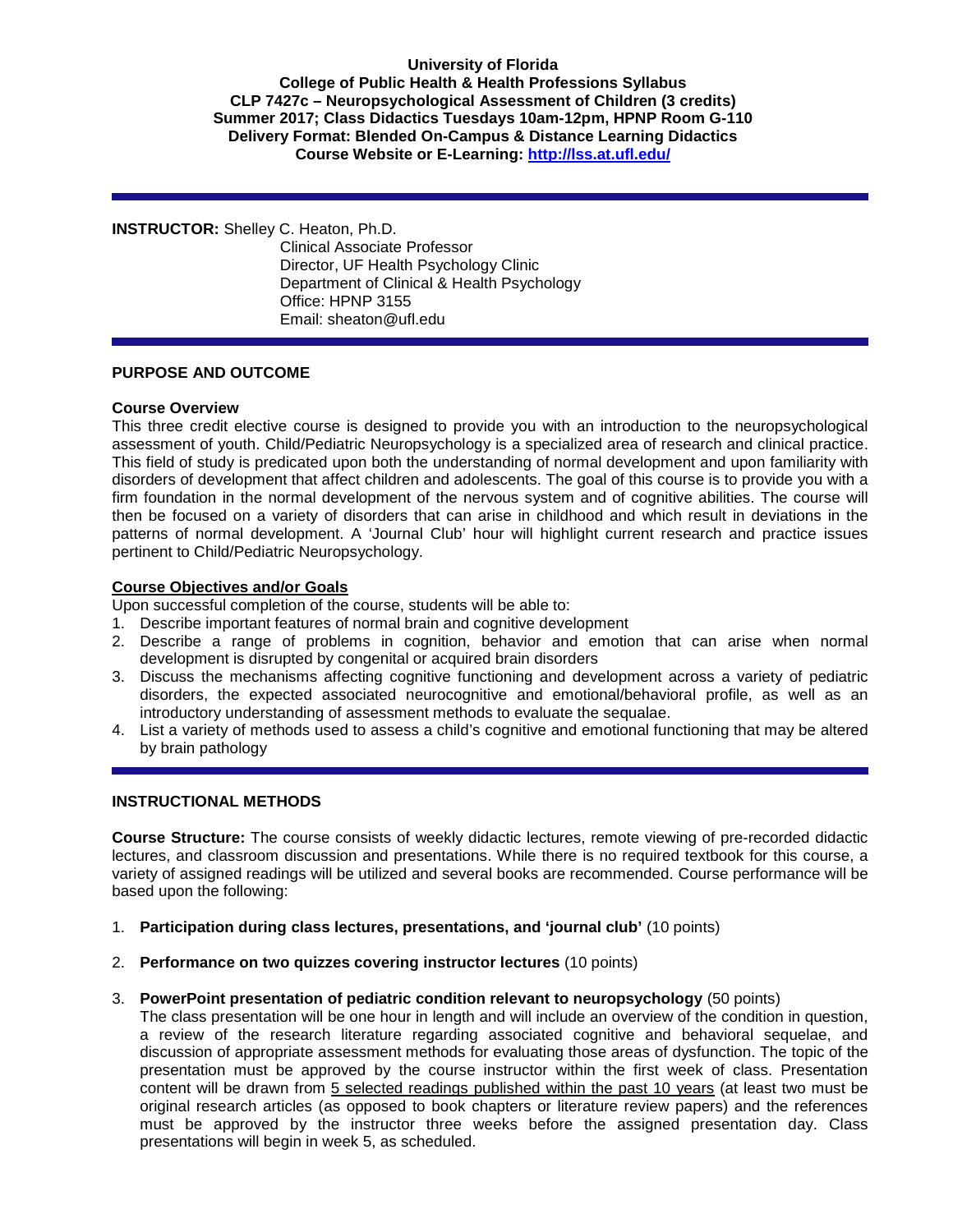## 4. **Journal Club hour discussant** (30 points)

Each student will be scheduled to be the designated discussant during one 'Journal Club' hour. The discussion hour will be based on 3 selected research articles published in the Journal of Child Neuropsychology during the past two years. The research articles can be selected to be topically-related (all focused on a specific pediatric condition, assessment method, or measurement issue) or can be chosen to illustrate the breadth of the field of Pediatric Neuropsychology. Students must identify and distribute PDF copies of their selected articles by week 3 of the course. Articles will be chosen by students in a 'first come, first choice' basis – once an article has been distributed, other students cannot choose that same article for their Journal Club hour. Discussants will provide a brief overview of the articles selected for discussion and guide class discussion of the articles by posing questions and discussion points to the group. Student participation in those discussions will contribute to their participation points (see #1, above).

# **DESCRIPTION OF COURSE CONTENT - Topical Outline/Course Schedule**

*Please note that this schedule is subject to change as necessary throughout the semester. The instructor will announce any such changes in class as well as post them to the class e-learning website. Readings should be completed prior to relevant class - more details will be available throughout the semester.*

| <b>Date</b>           | <b>Classroom Lecture/Student Presentations</b>                                                                       | <b>Distance Learning Lectures</b>                                                        | <b>Journal Club</b><br><b>Discussant</b> |  |  |  |  |  |  |  |  |  |
|-----------------------|----------------------------------------------------------------------------------------------------------------------|------------------------------------------------------------------------------------------|------------------------------------------|--|--|--|--|--|--|--|--|--|
| Week 1<br>(May 12)    | Introduction & course overview<br>(Student Topics Decided)                                                           |                                                                                          |                                          |  |  |  |  |  |  |  |  |  |
| Week 2<br>(May 16)    | <b>Cognition &amp; Development</b><br><b>Principles of Developmental Neuropsychology</b><br>(Quiz 1)                 | <b>Assessment Context</b>                                                                |                                          |  |  |  |  |  |  |  |  |  |
| Week 3<br>(May 16)    | Neuropsychology of Spina Bifida<br>Neuropsychology of Childhood Obstructive Sleep Apnea                              | <b>Testing Environment &amp;</b><br>Administration                                       |                                          |  |  |  |  |  |  |  |  |  |
| Week 4<br>(May 30)    | <b>Neuropsychology of Childhood Epilepsy</b><br>(Quiz 2)<br><b>Student Presentation: Sickle Cell Disease (Elise)</b> | Behavioral, Emotional &<br><b>Physical Considerations</b>                                | Sarah                                    |  |  |  |  |  |  |  |  |  |
| Week 5<br>(June 6)    | <b>Prevalence &amp; Associated Conditions</b><br>among Deaf/Hard of Hearing (Lia)                                    | Assessment Methods:<br>Development & Test Batteries                                      | Makeda                                   |  |  |  |  |  |  |  |  |  |
| Week 6<br>(June 13)   | Neuropsychology of Reading Disability (Kacey)                                                                        | <b>Assessment Methods:</b><br>Intelligence &<br>Academic Achievement                     | <b>Brittany</b>                          |  |  |  |  |  |  |  |  |  |
| Week 7<br>(June 20)   | <b>NO CLASS – SUMMER BREAK</b>                                                                                       |                                                                                          |                                          |  |  |  |  |  |  |  |  |  |
| Week 8<br>(June 27)   | <b>Neuropsychology of ADHD (Luis)</b>                                                                                | <b>Assessment Methods:</b><br>Attention, Learning/Memory &<br><b>Executive Functions</b> | Elise                                    |  |  |  |  |  |  |  |  |  |
| Week 9<br>(July 4)    | NO CLASS $-4th$ of July Holiday                                                                                      |                                                                                          |                                          |  |  |  |  |  |  |  |  |  |
| Week 10<br>(July 11)  | En-Utero Exposure to Alcohol & Nicotine (Sarah)                                                                      | <b>Assessment Methods:</b><br>Language                                                   | Lia                                      |  |  |  |  |  |  |  |  |  |
| Week 11<br>(July 18)  | Acute Lymphoblastic Leukemia (Makeda)                                                                                | <b>Assessment Methods:</b><br>Motor & Visuo-Spatial Ability                              | Kacey                                    |  |  |  |  |  |  |  |  |  |
| Week 12<br>(July 25)  | En-Utero Exposure to Narcotics & Stimulants (Brittany)                                                               |                                                                                          | Luis                                     |  |  |  |  |  |  |  |  |  |
| Week 13<br>(August 1) | <b>Future Directions for Pediatric Neuropsychology</b>                                                               |                                                                                          |                                          |  |  |  |  |  |  |  |  |  |

## **Course Materials and Technology**

• *Course Readings*

*Required* reading will consist of instructor provided PDFs of relevant book chapters, and studentdistributed PDFs of selected journal articles for the 'Journal Club' discussion hours.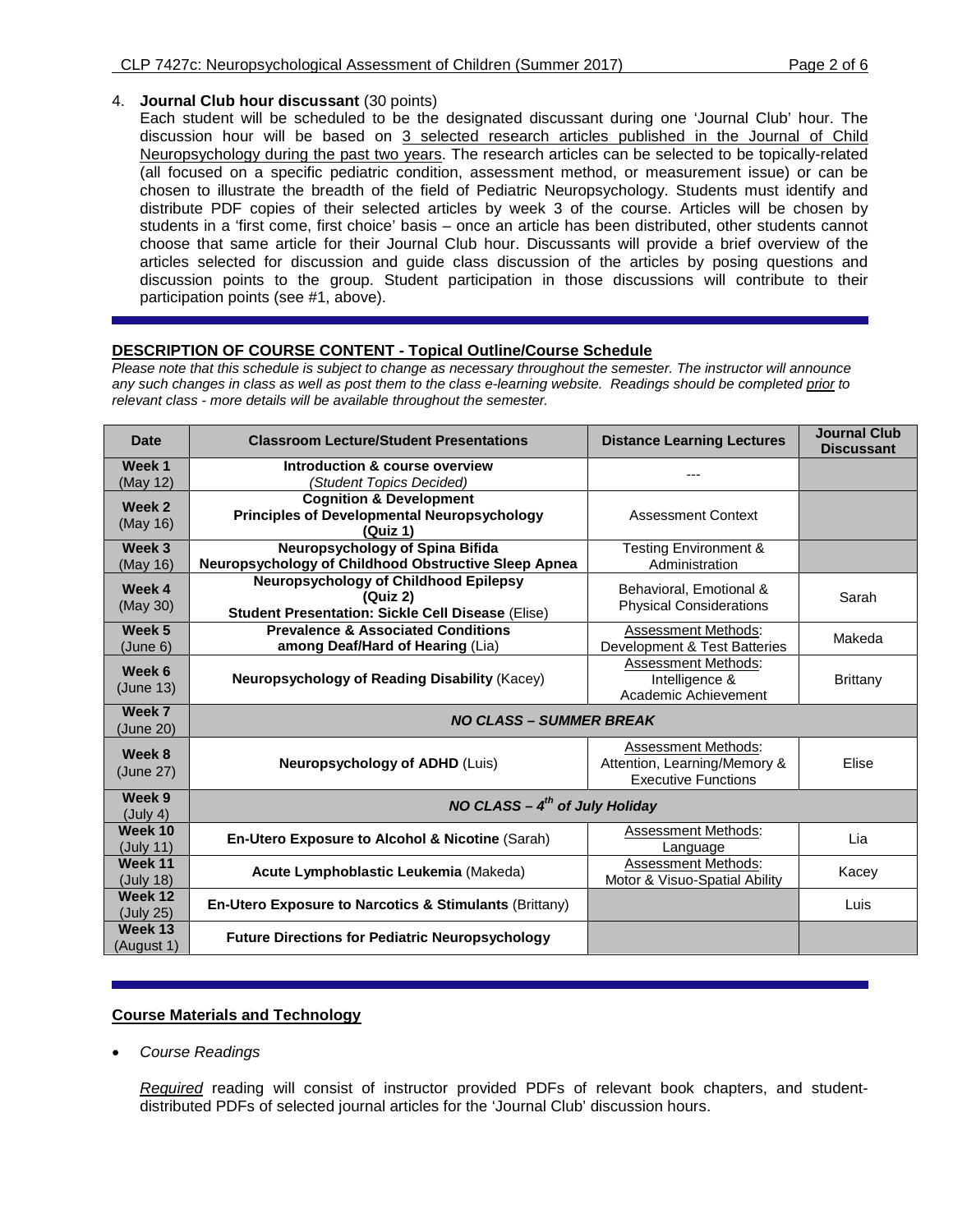In addition, the following *recommended* reading is for students wishing to delve more into the field of Child/Pediatric Neuropsychology and have useful desk resource books for future work with this patient population:

- ▶ K.O. Yeates, M.D. Ris, & H.G. Taylor (Eds.) (2000). Pediatric Neuropsychology: Theory, Research and Practice. New York: Guilford
- ▶ I.S. Baron (2003). Neuropsychological Evaluation of the Child. New York: Oxford
- ▶ Baron, I.S., Fennell, E.B. & Voeller, K.K.S. (1995) Pediatric Neuropsychology in a Medical Setting. New York: Oxford
- C.R. Reynolds & E. Fletcher-Janzen (Eds.) (1997) Handbook of Clinical Child Neuropsychology: Second Edition. New York: Plenum
- Fennell, E.B. (2007) Pediatric Behavioral Neuropsychology in: M. Hersen (Ed.) Clinicians Handbook of Child Behavioral Assessment.
- *Course Website*

This course uses a Canvas site through UF e-learning. You will be responsible for ensuring that you have access to the site in order to access course readings and assignment instructions, submit assignments, and participate in electronic discussions. Instructors will also post any updates to the course schedule within the Canvas site. In addition, you will be granted access to a limited-access PHHP p-drive that is accessible only to this class. The p-drive will contain some case materials (e.g., videos, test records) for the sample cases used for course assignments.

For technical support for this class, please contact the UF Help Desk at: Learning-support@ufl.edu, (352) 392-HELP [select option 2], or [https://lss.at.ufl.edu/help.shtml.](https://lss.at.ufl.edu/help.shtml)

## **ACADEMIC REQUIREMENTS AND GRADING**

**Assignments and Grading** Points earned out of a possible 100 will determine course grade. Specifically, students will earn points based upon:

| <b>Requirement</b>          | <b>Description</b>                                                                                                           | <b>Points</b> | $%$ of<br>Grade |
|-----------------------------|------------------------------------------------------------------------------------------------------------------------------|---------------|-----------------|
| <b>Participation</b>        | Participation during class lectures, presentations, and 'journal club'                                                       | 10            | 10%             |
| Quiz 1                      | Quiz covering material presented in week 2 lecture on brain and<br>cognition development                                     |               |                 |
| Quiz 2                      | Quiz covering material presented in week 3 & 4 lectures on the<br>neuropsychology of selected childhood conditions/disorders | 5             |                 |
| <b>Student Presentation</b> | PowerPoint presentation of pediatric condition relevant to<br>neuropsychology                                                | 50            | 50              |
| Journal Club Discussant     | Discussion leader for 3 articles selected from recent issues of<br>Child Neuropsychology                                     | 30            | 30              |
|                             |                                                                                                                              | 100           | 100%            |

Course grade is based on percentage of total points earned in the course. Scores will be rounded to the nearest percent (up or down, whichever is closest) for grade determination in accordance with the grading table below:

| <b>Percent of</b><br>points<br>earned | $93% -$<br>100% | $90% -$<br>92% | $87% -$<br>89% | $83% -$<br>86% | $80% -$<br>82% | 77%-<br>79% | 73%-<br>76% | 70%-<br>72% | $67% -$<br>69% | $63% -$<br>66% | $60\%$ -<br>62% | <b>Below</b><br>60% |
|---------------------------------------|-----------------|----------------|----------------|----------------|----------------|-------------|-------------|-------------|----------------|----------------|-----------------|---------------------|
| Letter<br>Grade                       |                 |                | B+             | D              | в-             | ີ∽          |             | ◡-          | D+             | ◡              | -ب              |                     |

The resulting letter grade corresponds to the following grade points toward your cumulative GPA:

| Letter<br>Grade        | Δ<br><u>r</u> | А-   | B+   | D<br>D           | в-   | <u>r</u> .<br>v1 | ⌒<br>ັ | $\sim$<br>$\overline{\mathbf{v}}$ | D+  | ∍   | D-   |     | <b>WF</b> |     | <b>NG</b> | ິ<br>.১-<br>. . |
|------------------------|---------------|------|------|------------------|------|------------------|--------|-----------------------------------|-----|-----|------|-----|-----------|-----|-----------|-----------------|
| Grade<br><b>Points</b> | 4.0           | 3.67 | 3.33 | 3.0 <sub>2</sub> | 2.67 | 2.33             | 2.0    | .67                               | .33 | 1.U | 0.67 | 0.0 | 0.0       | 0.0 | 0.0       | 0.0             |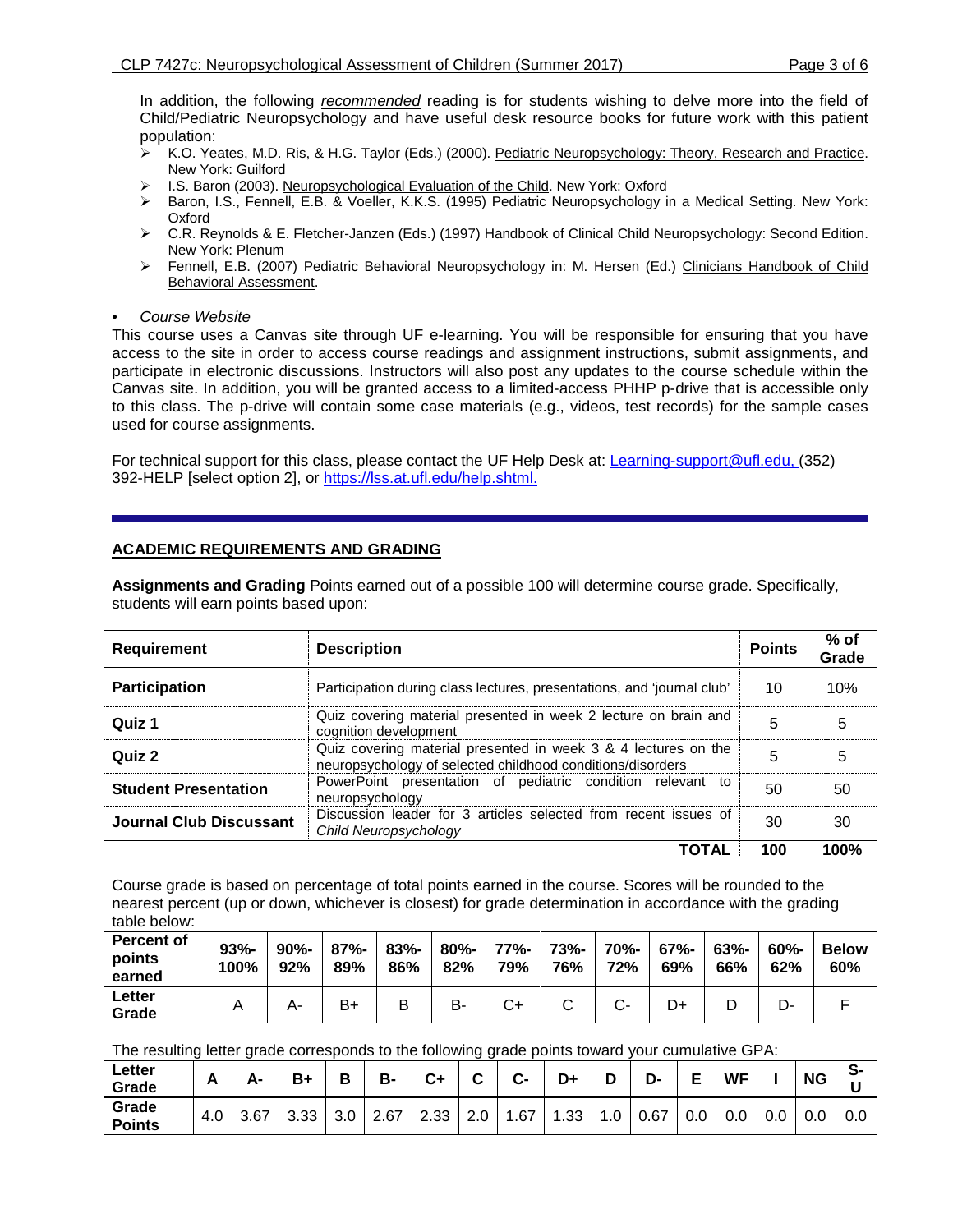For greater detail on the meaning of letter grades and university policies related to them, see the Registrar's Grade Policy regulations at: <http://catalog.ufl.edu/ugrad/current/regulations/info/grades.aspx>

# **Policy Related to Required Class Attendance**

On time attendance is expected and affects the participation grade. Students needing to miss class for personal or professional reasons should consult with the instructor prior to the date on which they will be unable to attend. It is the student's responsibility to acquire any handouts or notes from a colleague in the class for any sessions missed. Being late to class, regardless of reason, is considered sub-optimal participation and is disruptive to student learning. Personal issues with respect to class attendance or fulfillment of course requirements will be handled on an individual basis.

Please note all faculty are bound by the UF policy for excused absences. For information regarding the UF Attendance Policy see the Registrar website for additional details: <https://catalog.ufl.edu/ugrad/current/regulations/info/attendance.aspx>

## **STUDENT EXPECTATIONS, ROLES, AND OPPORTUNITIES FOR INPUT**

### **Expectations Regarding Course Behavior**

Active participation is expected from all students during each class meeting. During lectures, students are expected to raise questions or add comments to help foster understanding of the lecture topics. During inclass activities, full engagement in the activities as well as questions and comments is also expected.

Cell phones are distracting. Please turn off your cell phone when class begins; if you forget and it rings, turn it off without answering.\* Use of other technologies (MP3s, etc.) that interfere with attention and participation during class is also prohibited. [*\*If you have a special circumstance when contact by cell phone is vital, see the instructor in advance, make sure that you turn the phone to "vibrate," and take the call outside of the classroom so as to not disturb your classmates.]*

### **Communication Guidelines**

Email is the preferred form of communication regarding any questions or issues related to the class (Dr. Heaton: [sheaton@ufl.edu\)](mailto:sheaton@ufl.edu). Please make sure to follow the UF Netiquette Guidelines: [http://teach.ufl.edu/wp](http://teach.ufl.edu/wp-content/uploads/2012/08/NetiquetteGuideforOnlineCourses.pdf)[content/uploads/2012/08/NetiquetteGuideforOnlineCourses.pdf.](http://teach.ufl.edu/wp-content/uploads/2012/08/NetiquetteGuideforOnlineCourses.pdf)

#### **Academic Integrity**

Students are expected to act in accordance with the University of Florida policy on academic integrity. As a student at the University of Florida, you have committed yourself to uphold the Honor Code, which includes the following pledge:

## *"We, the members of the University of Florida community, pledge to hold ourselves and our peers to the highest standards of honesty and integrity."*

You are expected to exhibit behavior consistent with this commitment to the UF academic community, and on all work submitted for credit at the University of Florida, the following pledge is either required or implied:

### *"On my honor, I have neither given nor received unauthorized aid in doing this assignment."*

It is your individual responsibility to know and comply with all university policies and procedures regarding academic integrity and the Student Honor Code. Violations of the Honor Code at the University of Florida will not be tolerated. Violations will be reported to the Dean of Students Office for consideration of disciplinary action. For additional information regarding Academic Integrity, please see Student Conduct and Honor Code or the Graduate Student Website for additional details: [https://www.dso.ufl.edu/sccr/process/student](https://www.dso.ufl.edu/sccr/process/student-conduct-honor-code/)[conduct-honor-code/](https://www.dso.ufl.edu/sccr/process/student-conduct-honor-code/)

<http://gradschool.ufl.edu/students/introduction.html>

Please remember cheating, lying, misrepresentation, or plagiarism in any form is unacceptable and inexcusable behavior.

### **Inclusive Learning Environment**